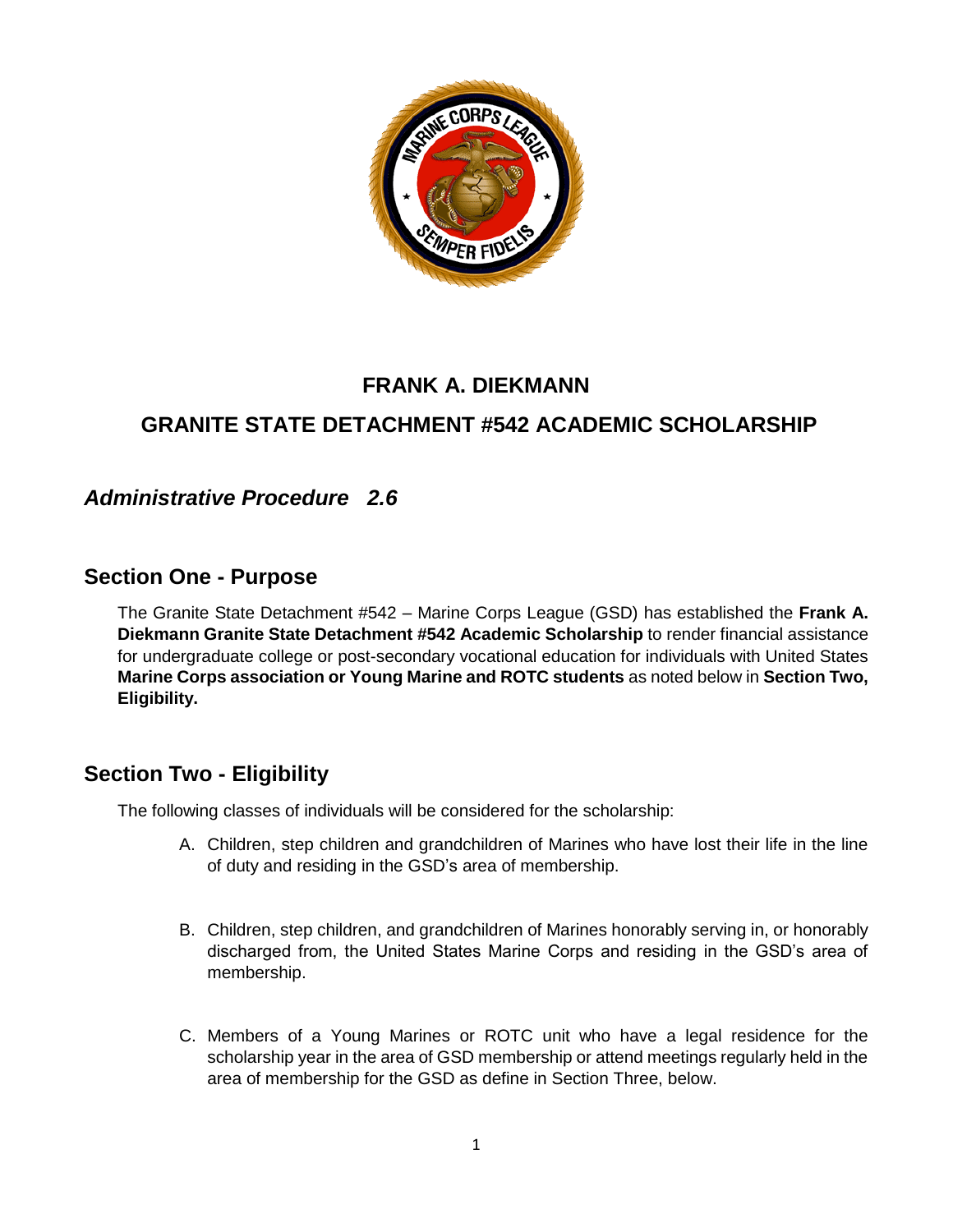### **Section Three - Area of Coverage**

#### **The area of membership coverage for the GSD is for the following New Hampshire towns:**

#### **Hillsborough County**

Amherst, Antrim, Bedford, Bennington, Deering, Francestown, Goffstown, Greenfield, Hillsborough, Litchfield, Lyndeborough, Manchester, Merrimack, Mount Vernon, New Boston, Weare, Windsor

#### **Merrimack County**

Hooksett

#### **Rockingham County**

Auburn, Candia, Chester, Derry, Fremont, Hampstead, Londonderry, Raymond, Sandown

## **Section Four – Funding**

The will provide financial assistance in accordance with the availability of funds in this **Frank A. Diekmann Granite State Detachment #542 Scholarship Fund** account without any restrictions due to gender, religion, color, or national origin.

**The base award is for two (2) separate \$1,000 scholarship for two (2) separate award recipients,** but may be modified on an annual basis as determined by a vote of the GSD membership. The scholarship will be made payable to each award recipient and to each recipient's institution of higher learning.

## **Section Five – Scholarship Committee**

The GSD Commandant will appoint a three person scholarship committee **by the October Detachment meeting** at which time one of the committee members will be selected as committee chair. The committee's purpose will be to select a candidate or candidates for receipt of a GSD scholarship. If the committee receives an application from a kinship relative of a committee member, that member shall resign from the committee, and the Commandant will appoint a new member to the committee.

## **Section Six – Administration**

In accordance with the National Marine Corps League By-laws, and funds specified for the **Frank A. Diekmann Granite State Detachment #542 Academic Scholarship** will be deposited with the detachment's funds, but recorded separately for record, interest, accounting and disbursements.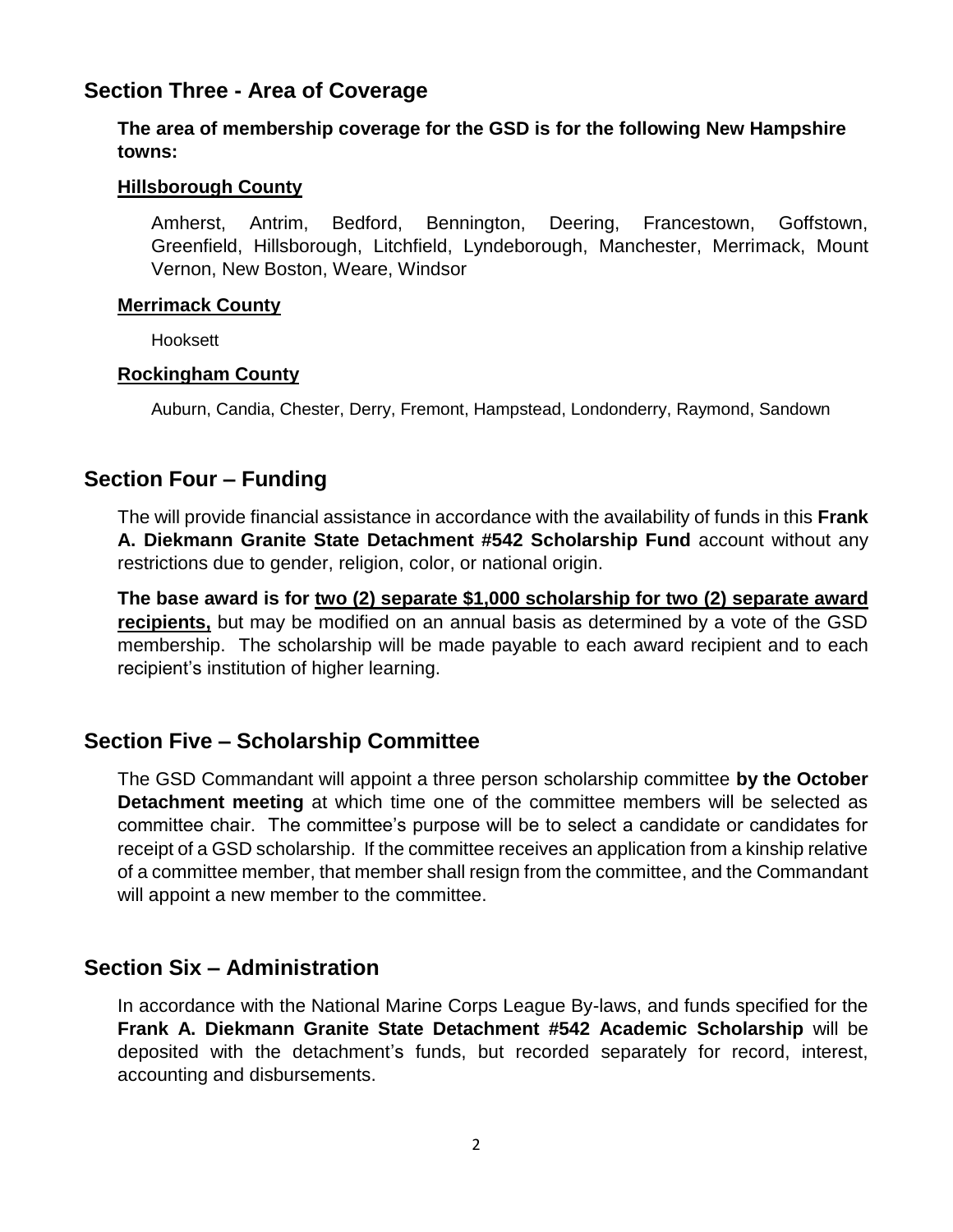## **Section Six – Administration (continued)**

GSD members are hereby authorized and empowered to solicit and accept funds for the **Frank A. Diekmannn Granite State Detachment #542 Academic Scholarship fund**.

Committee members will serve without recompense.

**In January of each year**, a representative of the scholarship committee will contact the Commander(s) of any ROTC unit in the GSD area of coverage, advise them of the scholarship and supply appropriate instructions and application forms **(See Section Seven). Also, in January**, notice of the scholarship will be published on the *GSD Facebook page.*

Notice is to be sent to all high school counselors in the GSD area of coverage advising them that a scholarship is available to any student whose parent, grandparent or step parent was a Marine and **was** unfortunately killed in action. Notice is to be sent no later than January of the year in which the award is to be granted.

Notice is to also be sent to all members of the GSD advising them that a scholarship is to be granted by the detachment to a relative of theirs **as defined in Section Two – C.**

Applications for scholarship are to be completed and sent to the Chairman of the Scholarship Committee with **a post mark no later than 15 May** of the year in which the scholarship will be granted. Scholarship applications will be recorded in a log noting the date of receipt. Applications will be maintained by the committee for one year until the next application cycle begins.

#### **Following receipt of the applications the committee will meet and make a selection for the scholarship by 1 June.**

Under no circumstances shall any specific information tendered by the applicant be viewed or discussed by anyone other than the committee members without the applicant's approval.

Upon selection of a candidate, the application material will be held by the chairman of the committee until 1 July at which time all submitted material will be destroyed.

If applicable, after the selection, the scholarship committee will make arrangements with the ROTC Commander, or school counselor, to announce the scholarship award. If the individual selected is a family member of a GSD member and the winner is located out of state, the GSD member will be notified who, in turn, is to advise their family member about winning the award.

After the winner has been notified, members of the GSD will be advised of the winner and the awarding of the scholarship and the **winner's name is to be recorded in the minutes of the Detachment under the "Good of the League".**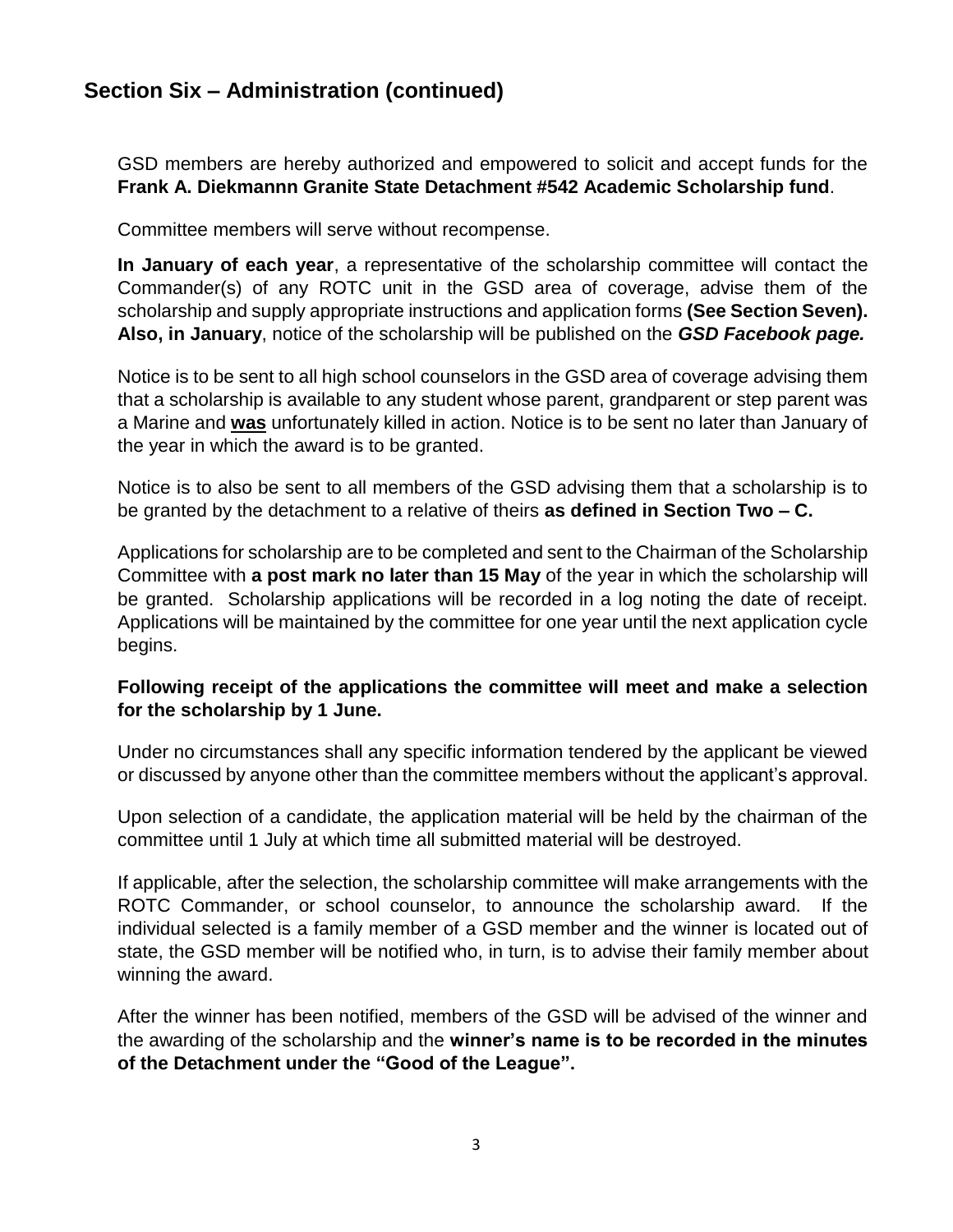# **Section Six – Administration (continued)**

**Arrangements are to be made with the ROTC Commander or school counselor to have the award presented to each of the winning students by the Commandant of the GSD or his/her representative.**

If possible, the award should be tied into the school's award night ceremony**.**

## **Section Seven – Scholarship Application**

**All applicants must submit the attached application form without omissions.**

#### **Information contained on the form is:**

- Name and contact data of applicant
- Name and contact information of school counselor or ROTC Commander.
- Current grade point average. **(Must be 2.5 or greater)**.
- Data from accepting school **- (or currently attending) college or university.**
- Attached one page document stating career interest and outside activities.

## **Section Eight – Disbandment of Scholarship Program**

Should the scholarship fund be terminated by a vote of the membership, the **remaining** funds in the account will be handled as defined in the Granite State Detachment bylaws, Article Six, Section Four.

*Revision (2.1) approved by the GSD membership 12 March 2013 Revision (2.2) approved by the GSD membership 9 July 2013 Revision (2.3) approved by the GSD membership 8 March 2016 Revision (2.4) approved by the GSD membership 12 July 2016 Revision (2.5) approved by the GSD membership 10 January 2017 Revision (2.6) approved by the GSD membership 14 December 2021*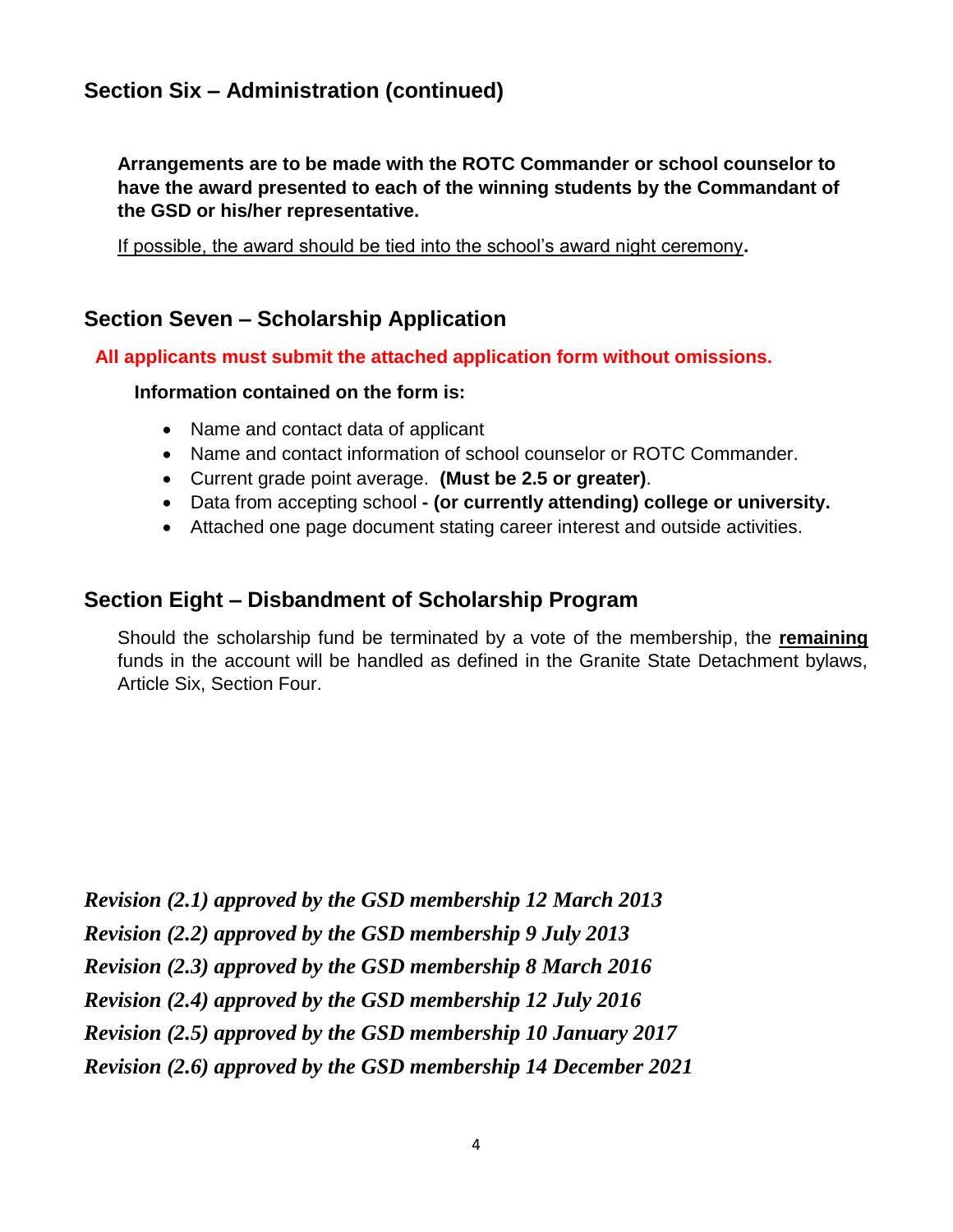# **Marine Corps League**

### FRANK A. DIEKMANN GRANITE STATE DETACHMENT #542

## ACADEMIC SCHOLARSHIP

## **P.O. Box 3857**

## **Manchester, New Hampshire 03105-38**57

# CRITERIA SHEET

All applicants must complete and sign the attached required documentation to be considered for this award, must supply requested proof of acceptance to attend an institution of higher learning **(or already attending)**, have their legal guardian complete their stated requirement data sheet **and meet the due date for the application**.

#### **Applicants must be in one of the following eligibility groups:**

- A. Children, step children and grandchildren of Marines who have lost their life in the line of duty and residing in the GSD's area of membership.
- B. Children, step children and grandchildren of Marines honorably serving in, or honorably discharged from, the United States Marine Corps and residing in the GSD's area of membership.
- C. Members of a Young Marines or ROTC unit who have a legal residence for the scholarship year in the area of GSD membership or attend meetings regularly held in the area of membership for the GSD.

### **Granite State Detachment of the Marine Corps League area of membership is as follows:**

#### **Hillsborough County**

Amherst, Antrim, Bedford, Bennington, Deering, Francestown, Goffstown Greenfield, Hillsborough, Litchfield, Lyndeborough, Manchester, Merrimack, Mont Vernon, New Boston, Weare, Windsor

#### **Merrimack County**

Hooksett

#### **Rockingham County**

Auburn, Candia, Chester, Fremont, Hampstead, Londonderry Raymond, Sandown

### **All required documentation must be complete, signed and attached where required.**

### **Applications must be received by: 15 May in year of application.**

The Granite State Detachment wishes all applicants success and thanks you for applying. Applying in itself is a statement of self-confidence.

# **SEMPER Fi**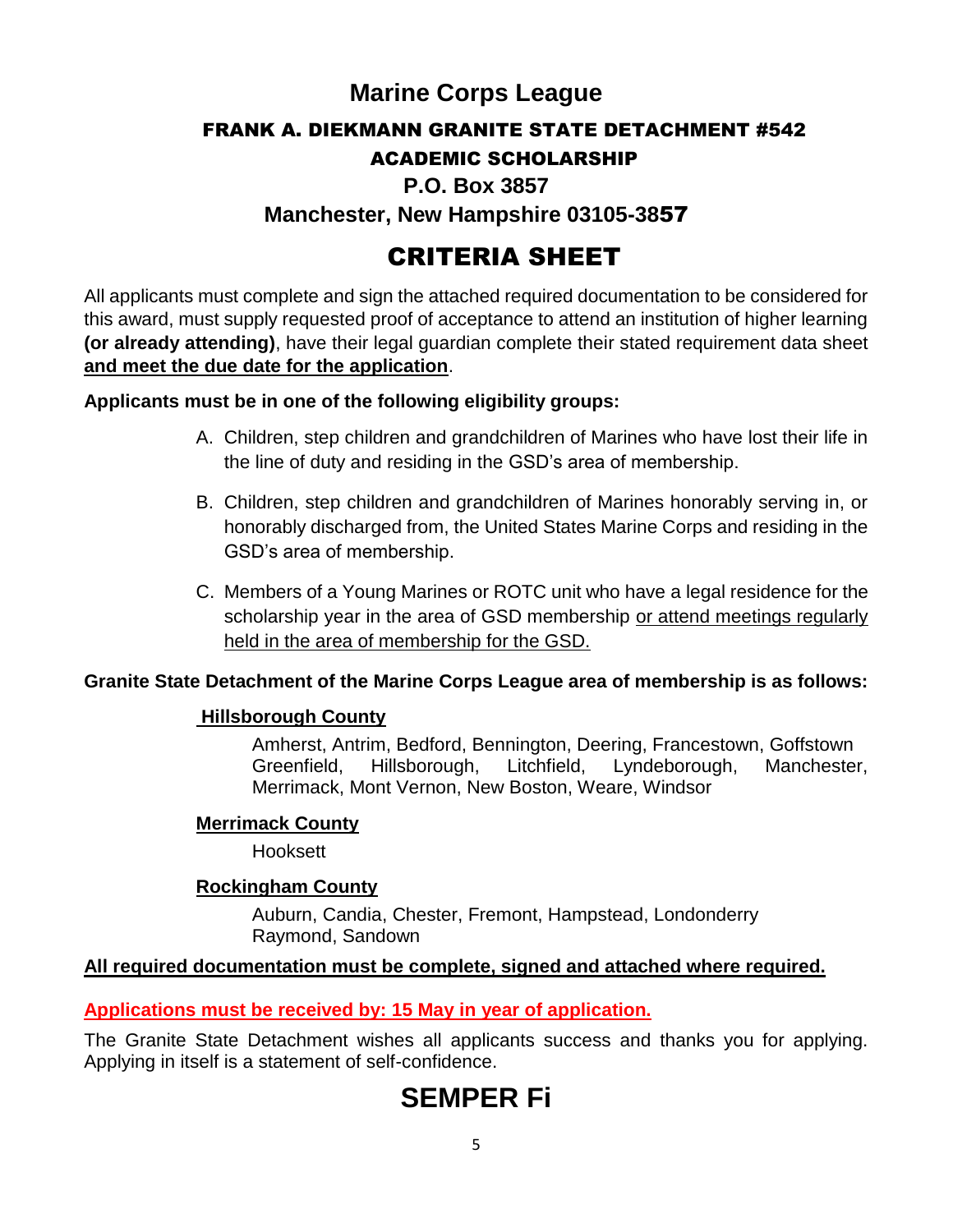# **Marine Corps League** FRANK A. DIEKMANN GRANITE STATE DETACHMENT #542 ACADEMIC SCHOLARSHIP **P.O. Box 3857**

**Manchester, New Hampshire 03105-38**57

# Applicants Data Sheet (Please Print Information)

| Name                                             |       |     |       |                |
|--------------------------------------------------|-------|-----|-------|----------------|
| Last                                             |       |     | First | Middle Initial |
| Date of Birth                                    |       |     |       |                |
|                                                  | Month | Day | Year  |                |
| Address                                          |       |     |       |                |
|                                                  |       |     |       |                |
|                                                  |       |     |       |                |
| Home Phone Number                                |       |     |       |                |
| <b>Cell Phone Number</b><br><b>Email Address</b> |       |     |       |                |
| Father                                           |       |     |       |                |
|                                                  | Last  |     | First | Middle Initial |
| Mother                                           |       |     |       |                |
|                                                  | Last  |     | First | Middle Initial |

**Supplemental Documentation Required - Not exceeding one page each.**

- **Describe your career interest. List your related outside activities. Explain how your outside activities support your career interest.**
- **State why you should be the recipient of this scholarship award.**
- **Endorse each sheet with your name.**

# **Marine Corps League**